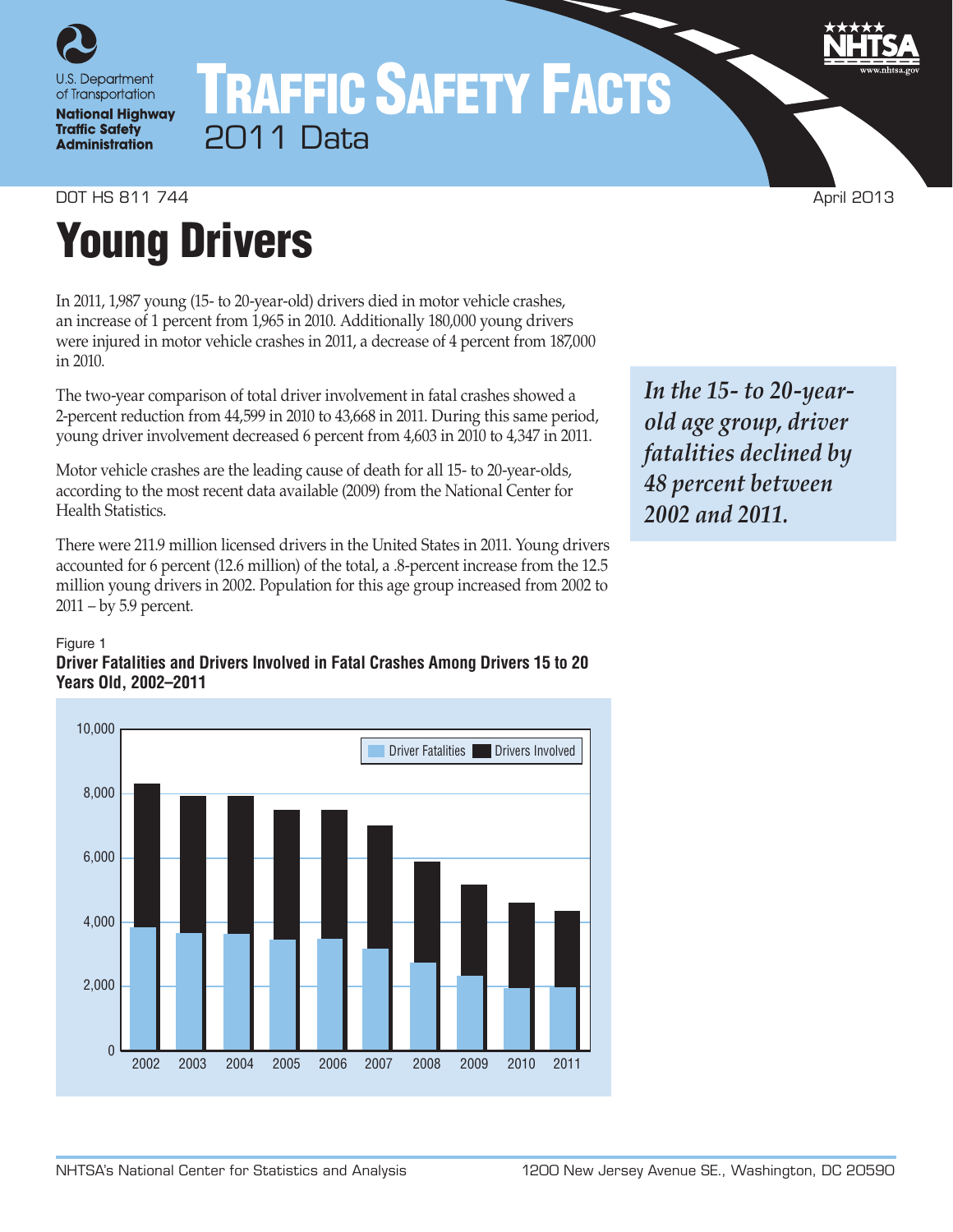#### Table 1

Table 2

**Involvement of 15- to 20-Year-Old Drivers in Fatal Crashes, by Gender, 2002 and 2011**

|                                          | 2002         |                  |                               | 2011         |                  |                               | Percentage Change,<br>2002-2011 |                  |
|------------------------------------------|--------------|------------------|-------------------------------|--------------|------------------|-------------------------------|---------------------------------|------------------|
| Gender                                   | <b>Total</b> | Age<br>$15 - 20$ | <b>Percentage</b><br>of Total | <b>Total</b> | Age<br>$15 - 20$ | <b>Percentage</b><br>of Total | <b>Total</b>                    | Age<br>$15 - 20$ |
| <b>Drivers Involved in Fatal Crashes</b> |              |                  |                               |              |                  |                               |                                 |                  |
| Total                                    | 58,113       | 8,325            | 14.3                          | 43.668       | 4.347            | 10.0                          | $-25$                           | $-48$            |
| Male                                     | 42.377       | 5.860            | 13.8                          | 31.809       | 3.032            | 9.5                           | $-25$                           | $-48$            |
| Female                                   | 14.999       | 2.465            | 16.4                          | 11.209       | 1.314            | 11.7                          | $-25$                           | $-47$            |
| <b>Driver Fatalities</b>                 |              |                  |                               |              |                  |                               |                                 |                  |
| Total                                    | 26.659       | 3.838            | 14.4                          | 20.753       | 1.987            | 9.6                           | $-22$                           | -48              |
| Male                                     | 19.859       | 2.750            | 13.8                          | 15.868       | 1.424            | 9.0                           | $-20$                           | $-48$            |
| Female                                   | 6,799        | 1.088            | 16.0                          | 4,881        | 563              | 11.5                          | $-28$                           | $-48$            |

**Note:** Total includes unknown gender.

In 2011, 4,347 young drivers were involved in fatal crashes – a 48-percent decrease from the 8,325 involved in 2002. Driver fatalities for this age group declined by 48 percent between 2002 (3,838) and 2011 (1,987). For both 15- to 20-year-old young males and females, driver fatalities decreased by 48 percent (Table 1). Total drivers involved in fatal crashes decreased by 25 percent from 58,113 in 2002 to 43,668 in 2011.

**Population and Drivers Involved in Fatal Crashes, by Age Group, 2011**

In 2011, 10 percent of all drivers involved in fatal crashes and 13 percent of all drivers involved in police-reported crashes were young drivers. Total drivers involved in police-reported crashes decreased by 2 percent to 9,390,000 in 2011 from 9,543,000 in 2010. Young drivers involved in police reported crashes decreased 7 percent for the same period from 1,315,000 to 1,229,000.

| PODUIAUON AND DRIVERS INVOIVED IN FAIAI GRASHES, DY AGE GROUD, ZUTT   |           |                          |           |           |           |           |           |       |  |
|-----------------------------------------------------------------------|-----------|--------------------------|-----------|-----------|-----------|-----------|-----------|-------|--|
|                                                                       |           | <b>Age Group (Years)</b> |           |           |           |           |           |       |  |
|                                                                       | $15 - 20$ | $21 - 24$                | $25 - 34$ | $35 - 44$ | $45 - 54$ | $55 - 64$ | $65 - 69$ | $70+$ |  |
| <b>Population (Percent)</b>                                           | 8.4       | 5.6                      | 13.4      | 13.0      | 14.4      | 12.2      | 4.1       | 9.2   |  |
| Drivers Involved in Fatal<br>Crashes (Percent)<br>- All Fatal Crashes | 10.1      | 10.4                     | 19.8      | 16.4      | 17.4      | 12.9      | 3.9       | 8.9   |  |
| - Single-Vehicle                                                      | 12.2      | 12.4                     | 21.3      | 16.0      | 16.1      | 11.5      | 3.5       | 6.9   |  |
| - Multi-Vehicle                                                       | 8.7       | 9.0                      | 18.9      | 16.7      | 18.4      | 13.9      | 4.1       | 10.3  |  |

## Among young drivers involved in fatal crashes in 2011, 33 percent (213 out of 653) of those who did not have valid operator's licenses also had previous license suspensions or revocations at the time of the crash (Table 3).

*In 2011, 10 percent of all drivers involved in fatal crashes were between 15 and 20 years old.*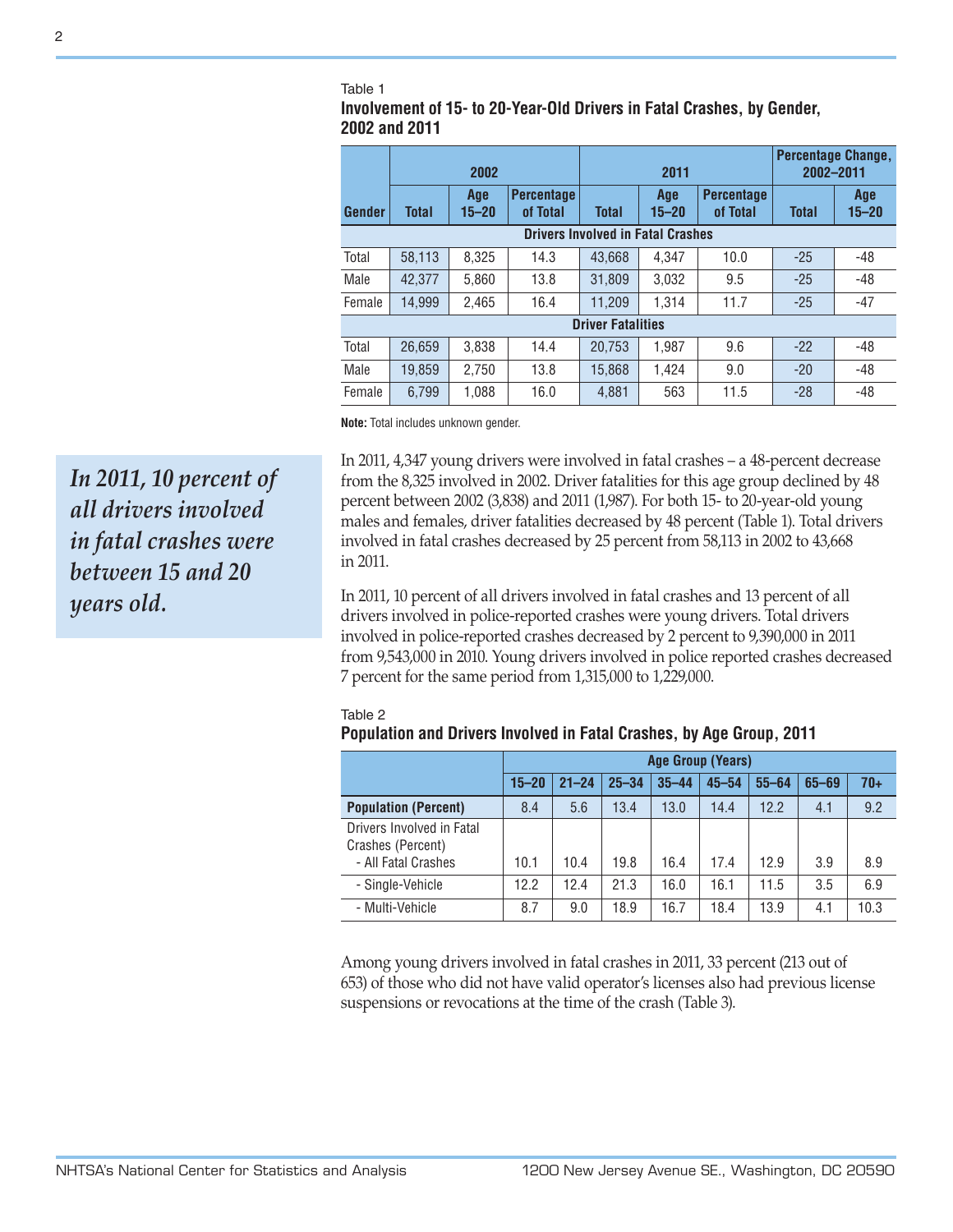#### Table 3

## **15- to 20-Year-Old Drivers Involved in Fatal Crashes, by Previous Driving Record And License Compliance, 2011**

|                                                        |               | <b>License Compliance</b> | Total $(4,347)^*$ |                |               |                |
|--------------------------------------------------------|---------------|---------------------------|-------------------|----------------|---------------|----------------|
| <b>Driving Record</b>                                  | Valid (3,671) |                           |                   | Invalid (653)  |               |                |
|                                                        | <b>Number</b> | <b>Percent</b>            | <b>Number</b>     | <b>Percent</b> | <b>Number</b> | <b>Percent</b> |
| <b>Previous Recorded Crashes</b>                       | 480           | 13.1                      | 55                | 8.4            | 535           | 12.3           |
| <b>Previous Recorded</b><br>Suspensions or Revocations | 310           | 8.4                       | 213               | 32.6           | 523           | 12.0           |
| Previous DWI Convictions                               | 37            | 1.0                       | 32                | 4.9            | 69            | 1.6            |
| <b>Previous Speeding</b><br>Convictions                | 707           | 19.3                      | 101               | 15.5           | 808           | 18.6           |
| Previous Other Harmful or<br><b>Moving Conviction</b>  | 648           | 17.7                      | 133               | 20.4           | 781           | 18.0           |

\*Includes 23 drivers with unknown license status.

Note: Excluding all drivers with unknown previous records.

## **Motorcycles**

NHTSA recently redefined their motorcycle terminology. The following terms will be used to define motorcycle occupants: rider is the operator only, a passenger is any passenger excluding the rider, and a motorcyclist is any occupant of a motorcycle (rider or passenger). Prior NHTSA publications may not reflect this terminology.

During 2011, 205 young motorcycle riders (15 to 20 years old) were killed, and 5,000 were injured.

Helmets are estimated to be 37-percent effective in preventing fatalities among motorcycle riders and 41-percent effective among motorcycle passengers. NHTSA estimates that helmets saved the lives of 1,617 motorcyclists of all ages in 2011, and that if all motorcyclists had worn helmets, an additional 703 lives could have been saved.

During 2011, 34 percent of the motorcycle riders between 15 and 20 years old who were fatally injured in crashes were not wearing helmets.

Of the young motorcycle riders involved in fatal crashes in 2011, 38 percent were either unlicensed or driving with an invalid license.

## **Alcohol**

All States and the District of Columbia have 21-year-old minimum-drinking-age laws. In 2011, 32 percent of the young drivers (15 to 20 years old) who were killed in crashes had a blood alcohol concentration (BAC) of .01 grams per deciliter (g/dL) or higher; 26 percent had a BAC of .08 grams per deciliter (g/dL) or higher (see Table 4).

Drivers are considered to be alcohol-impaired when their BAC is .08 g/dL or higher. Thus, any fatality occurring in a crash involving a driver with a BAC of .08 or higher is considered to be an alcohol-impaired-driving fatality. Alcohol involvement or drinking crashes include fatal crashes in which a driver had a BAC of .01 g/dL or higher.

*During 2011, 205 15- to 20-year-old motorcycle riders were killed, and an additional 5,000 were injured.*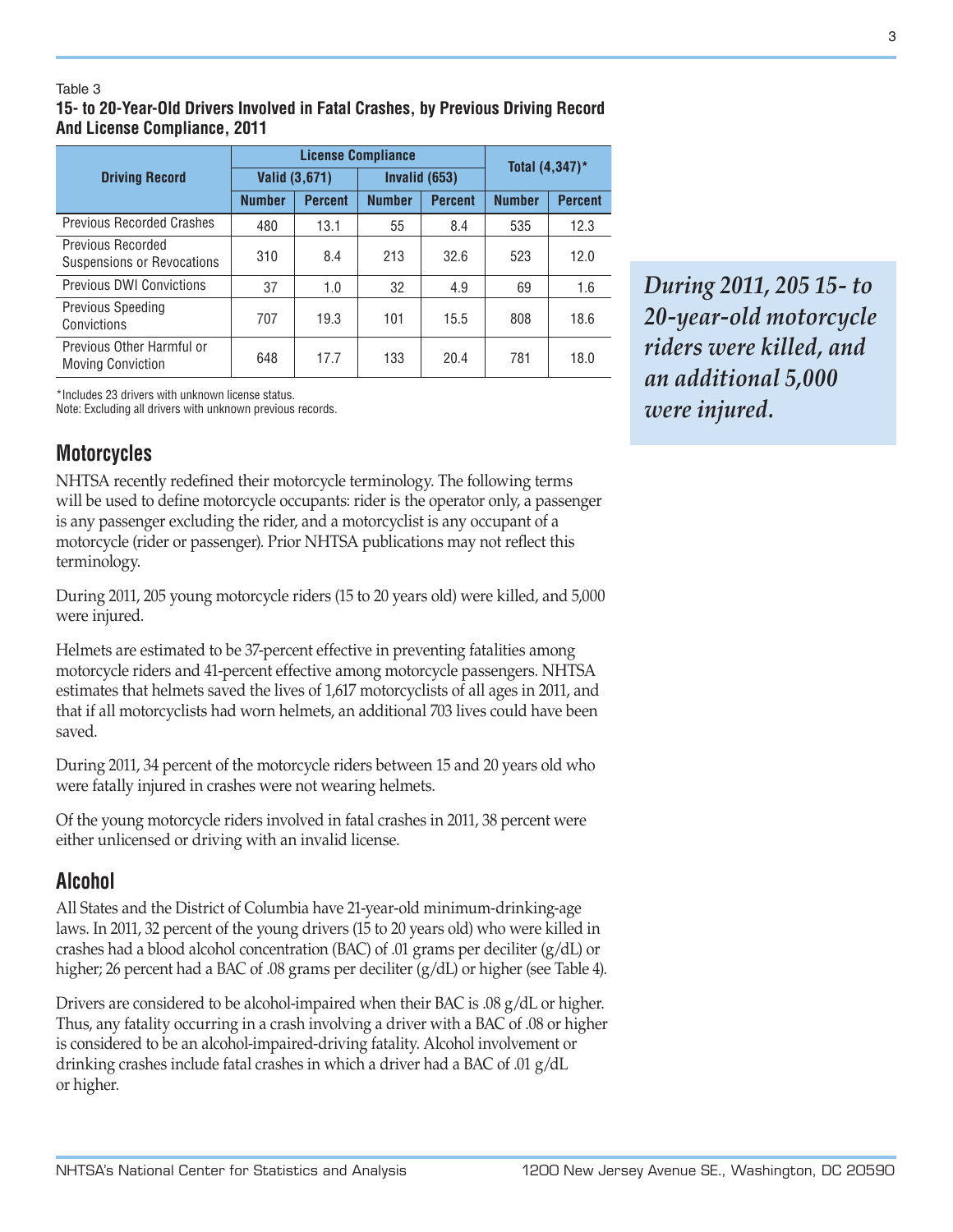#### Table 4

**Alcohol Involvement Among Young Drivers (Ages 15–20) Involved in Fatal Crashes, by Year and Driver Status, 2002 and 2011**

| <b>Driver Status</b>   | <b>Total</b><br><b>Number of</b> | $BAC = .01-.07$ |                | $BAC = .08 +$ |                | $BAC = .01 +$ |                |
|------------------------|----------------------------------|-----------------|----------------|---------------|----------------|---------------|----------------|
|                        | <b>Drivers</b>                   | <b>Number</b>   | <b>Percent</b> | <b>Number</b> | <b>Percent</b> | <b>Number</b> | <b>Percent</b> |
| 2002                   |                                  |                 |                |               |                |               |                |
| Survived               | 4.487                            | 219             | 5              | 541           | 12             | 760           | 17             |
| <b>Fatally Injured</b> | 3,838                            | 235             | 6              | 919           | 24             | 1,154         | 30             |
| <b>Total</b>           | 8,325                            | 454             | 5              | 1,460         | 18             | 1,913         | 23             |
|                        |                                  |                 | 2011           |               |                |               |                |
| Survived               | 2,360                            | 90              | 4              | 329           | 14             | 419           | 18             |
| <b>Fatally Injured</b> | 1,987                            | 118             | 6              | 523           | 26             | 640           | 32             |
| <b>Total</b>           | 4,347                            | 207             | 5              | 852           | 20             | 1,059         | 24             |

\*Total number of drivers include driver with BAC=.00.

Note: The numbers in the table are rounded to nearest integer.

In 2011, 24 percent of the young drivers involved in fatal crashes were drinking, compared to 3 percent in injury crashes and 2 percent in property-damage-only crashes.

Among young drivers, 536 drivers were killed at the age of 20 – highest among young drivers; 39 percent of these drivers were drinking (see Table 5).

|--|--|--|--|--|

## **Young Drivers Fatally Injured, by Age and Percent With BAC=.01 or Higher, 2011**

| Age (Years) | <b>Number of Drivers</b> | Percentage With BAC = $.01 +$ |
|-------------|--------------------------|-------------------------------|
| 15          | 23                       | 18                            |
| 16          | 191                      | 22                            |
|             | 270                      | 25                            |
| 18          | 439                      | 32                            |
| 19          | 528                      | 34                            |
| 20          | 536                      | 39                            |

The number of young drivers involved in fatal crashes who had a BAC of .01  $g/dL$ or higher dropped by 45 percent, from 1,913 in 2002 to 1,059 in 2011.

For young drivers, alcohol involvement is higher among males than among females. In 2011, 28 percent of the young male drivers involved in fatal crashes had been drinking at the time of the crash, compared with 16 percent of the young female drivers involved in fatal crashes.

Drivers are less likely to use restraints when they have been drinking. In 2011, 57 percent of the young drivers of passenger vehicles involved in fatal crashes who had been drinking were unrestrained. Of the young drivers who had been drinking and were killed in crashes, 70 percent were unrestrained. In comparison, of the non-drinking young drivers killed, 49 percent were unrestrained.

*In 2011, 32 percent of the young drivers (15 to 20 years old) who were killed in crashes had a BAC of .01 g/dL or higher.*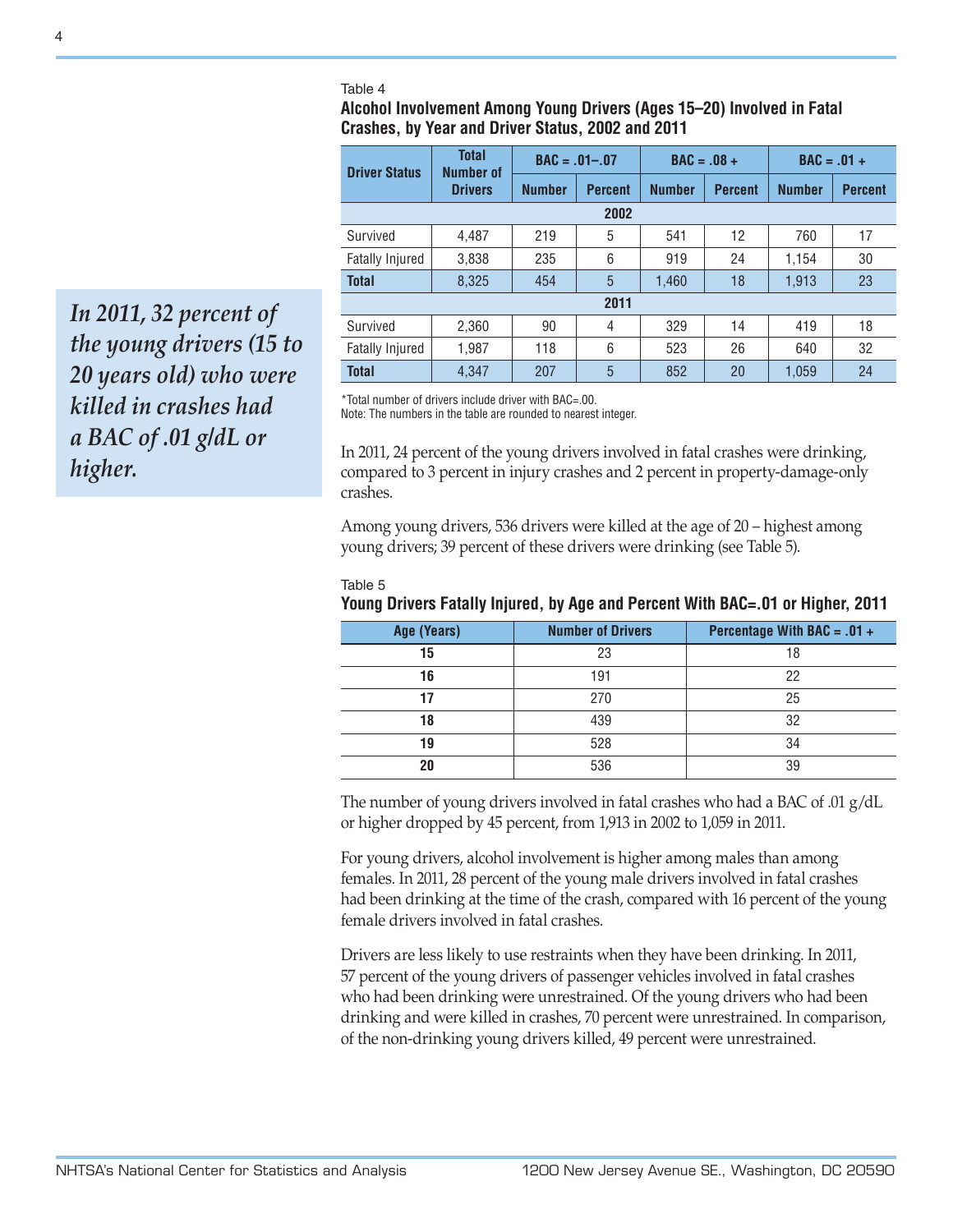NHTSA estimates that the 21-year-old minimum-drinking-age laws have reduced alcohol traffic fatalities by 13 percent and have saved an estimated 28,765 lives since 1975. In 2011, an estimated 533 lives were saved by minimum-drinking-age laws.

#### Figure 2 **Cumulative Estimated Number of Lives Saved by Minimum Drinking Age Laws, 1975–2011**



Table 6 shows traffic fatalities by State and person type in crashes involving young drivers (ages 15-20) in 2011. Among 4,767 fatalities in crashes involving young drivers in 2011, 67 percent (3,178) were young drivers or passengers in young drivers' vehicles. Ten percent (469) were nonoccupants and only 23 percent (1,120) were occupants of other vehicles. Among all States, traffic fatalities in crashes involving young drivers ranged from 5 (lowest) to 477 (highest) depending on the size and population of the State. The number of young drivers who died in crashes were highest in Texas (189), followed by California (121), and Florida (117), and lowest in the District of Columbia (2).

# **For more information:**

Information on traffic fatalities is available from the National Center for Statistics and Analysis (NCSA), NVS-424, 1200 New Jersey Avenue SE., Washington, DC 20590. NCSA can be contacted at 800-934-8517 or via the following e-mail address: [ncsaweb@](mailto:ncsaweb%40dot.gov?subject=) [dot.gov](mailto:ncsaweb%40dot.gov?subject=). General information on highway traffic safety can be accessed by Internet users at [www.nhtsa.gov/NCSA.](www.nhtsa.gov/NCSA) To report a safety-related problem or to inquire about motor vehicle safety information, contact the Vehicle Safety Hotline at 888-327-4236.

Other fact sheets available from the National Center for Statistics and Analysis are *Alcohol-Impaired Driving, Bicyclists and Other Cyclists, Children, Large Trucks, Motorcycles, Occupant Protection, Older Population, Overview, Passenger Vehicles, Pedestrians, Race and Ethnicity, Rural/Urban Comparisons, School Transportation-Related Crashes, Speeding, State Alcohol Estimates,* and *State Traffic Data*. Detailed data on motor vehicle traffic crashes are published annually in *Traffic Safety Facts: A Compilation of Motor Vehicle Crash Data from the Fatality Analysis Reporting System and the General Estimates System*. The fact sheets and annual Traffic Safety Facts report can be accessed online at [www-nrd.nhtsa.dot.gov/CATS/index.aspx.](http://www-nrd.nhtsa.dot.gov/CATS/index.aspx)

*NHTSA estimates that minimum-drinking-age laws have saved 28,765 lives since 1975.*



**National Highway Traffic Safety Administration**